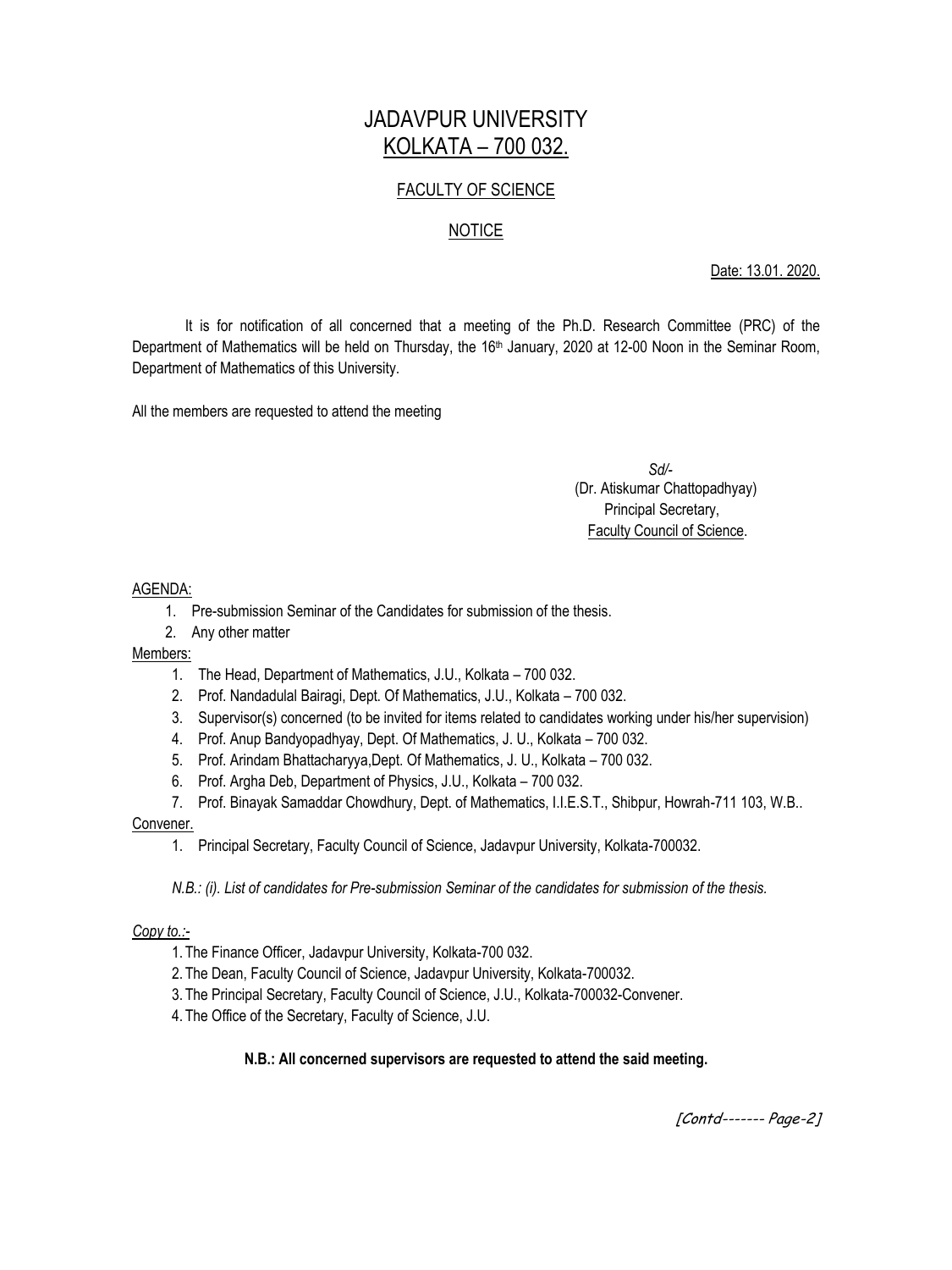[Page-2]

|                                                                            | <b>DEPARTMENT OF MATHEMATICS</b> |  |  |  |
|----------------------------------------------------------------------------|----------------------------------|--|--|--|
| LIST OF CANDIDATES FOR PRE-SUBMISSION SEMINAR FOR SUBMISSION OF THE THESIS |                                  |  |  |  |
|                                                                            |                                  |  |  |  |

| List of Candidates for pre-submission seminar for submission of the thesis<br>Venue: Dept. of Mathematics<br>12-00 Noon<br>Time: |                                                            |                                                                                                                                                                 |                                                                                                                    | Date: 16.01.2020        |                                                       |
|----------------------------------------------------------------------------------------------------------------------------------|------------------------------------------------------------|-----------------------------------------------------------------------------------------------------------------------------------------------------------------|--------------------------------------------------------------------------------------------------------------------|-------------------------|-------------------------------------------------------|
| SI.<br>No.                                                                                                                       | Name of the<br>candidates<br>[Index No]                    | Name of the<br>Supervisor/s                                                                                                                                     | Proposed Title of the<br>Thesis                                                                                    | Date of<br>Registration | Date of<br>Publication<br>of Course<br>Work<br>Result |
| 1.                                                                                                                               | Sri Sayan<br>Sengupta<br>[Index No.:<br>127/16/Maths./25]  | Prof. Pratulananda<br>Das, Dept. of<br>Mathematics, J.U.,<br>Kolkata-700032                                                                                     | "Study of Certain<br>types of<br>convergences of<br>sequences of<br>functions using ideals<br>and related topics". | 04.08.2016              | 15.05.2018                                            |
| $\overline{2}$ .                                                                                                                 | Sri Sandip Dalui<br>[Index No.:<br>165/14/Maths./23]       | Prof. Anup<br>Bandyopadhyay,<br>Dept. of<br>Mathematics, J.U.,<br>Kolkata-700032                                                                                | "Study on Nonlinear<br><b>Ion Acoustic Waves</b><br>in Two Electron<br>Temperature Plasma".                        | 29.09.2014              | 04.04.2016                                            |
| $\overline{3}$ .                                                                                                                 | Sri Kumardipta<br>Bose<br>[Index No.:<br>27/16/Maths./24]  | Prof. Pratulananda<br>Das, Dept. of<br>Mathematics, J.U.,<br>Kolkata-700032                                                                                     | "A Study on spliced<br>sequences and<br>densities of points<br>with respect to some<br>non-negative<br>matrices".  | 03.03.2016              | 04.05.2017                                            |
| $\overline{4}$ .                                                                                                                 | Sri Shuvojit<br>Mondal<br>[Index No.:<br>222/15/Maths./24] | Prof. Nandadulal<br>Bairagi, Dept. of<br>Mathematics, J.U.,<br>Kolkata-700032 and<br>Prof. Abhijit Lahiri,<br>Dept. of<br>Mathematics, J.U.,<br>Kolkata-700032. | "Study of Ecological<br>models with<br>Fractional order<br>calculus".                                              | 29.10.2015              | 04.05.2017                                            |

[Contd------- Page-3]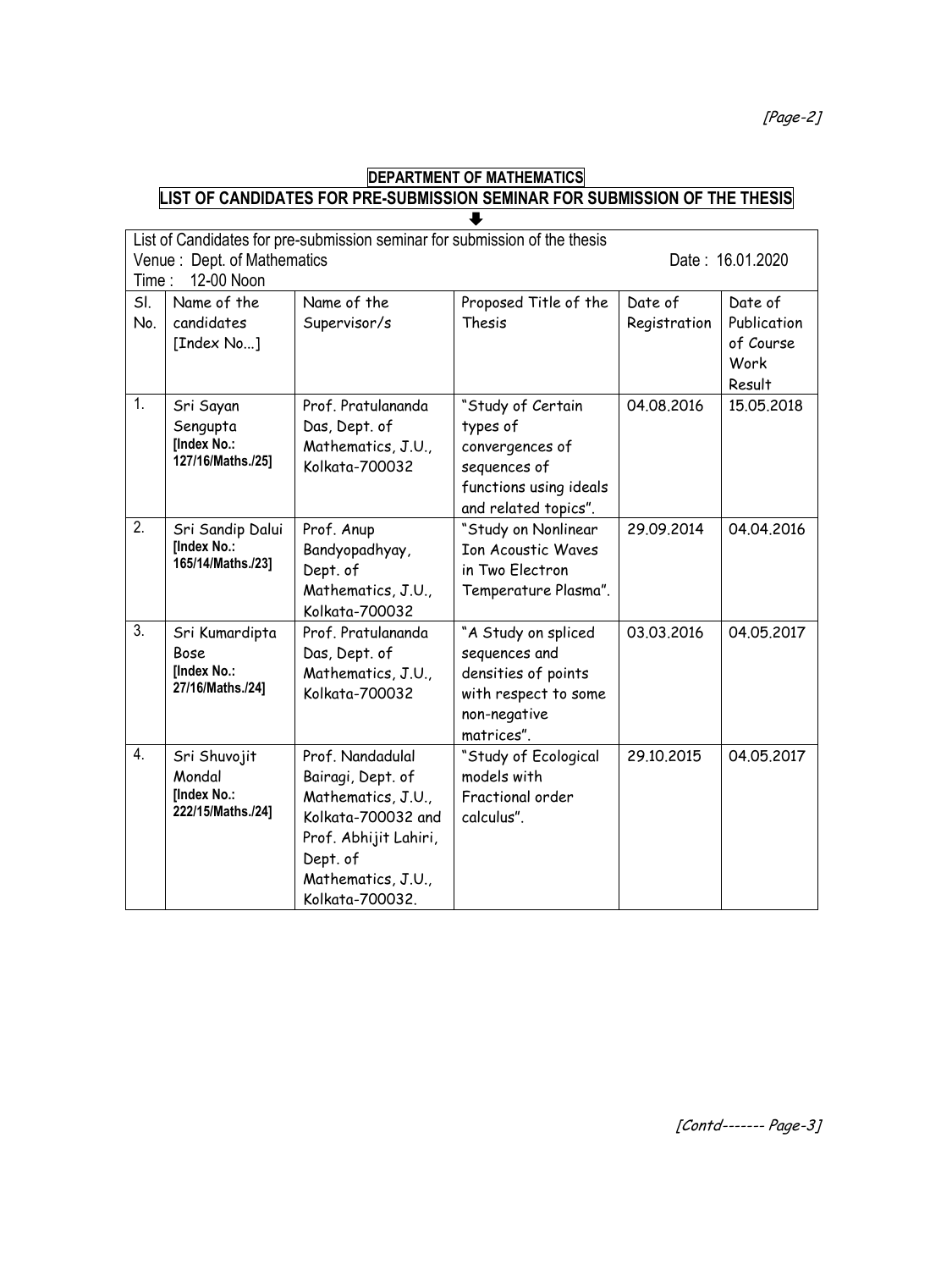| 5.  | Smt. Ritwika<br>Mondal<br>[Index No.:<br>59/15/Maths./23] | Prof. Dipak Kumar<br>Kesh, Dept. of<br>Mathematics, J.U.,<br>Kolkata-700032 and<br>Dr. Debasis<br>Mukherjee,<br>Associate Professor,<br>Vivekananda College,<br>Thakurpukur,<br>Kolkata-700063.                      | "Influence of Volatile<br>on Improving Plant<br>Fitness: A<br>Mathematical<br>Approach".                            | 29.04.2015 | 04.04.2016 |
|-----|-----------------------------------------------------------|----------------------------------------------------------------------------------------------------------------------------------------------------------------------------------------------------------------------|---------------------------------------------------------------------------------------------------------------------|------------|------------|
| 6.  | Smt. Indrani<br>Dutta<br>[Index No.:<br>69/15/Maths./23]  | Prof. Sukhendu Kar,<br>Dept. of<br>Mathematics, J.U.,<br>Kolkata-700032                                                                                                                                              | "Some Aspects of<br>Ternary Semigroups".                                                                            | 07.05.2015 | 04.04.2016 |
| 7.  | Sri Sudip<br>Mishra<br>[Index No.:<br>3/18/Maths./25]     | Prof. Subenoy<br>Chakraborty, Dept.<br>of Mathematics,<br>J.U., Kolkata-<br>700032                                                                                                                                   | "Dynamics around<br>Nonhyperbolic<br>Equilibrium and<br>Bifurcation analysis<br>of various<br>cosmological models". | 19.01.2018 | 26.04.2019 |
| 8.  | Sri Sanatan<br>Jana<br>[Index No.:<br>34/13/Maths./22]    | Prof. Subhas<br>Chandra Mandal,<br>Dept. of<br>Mathematics, J.U.,<br>Kolkata-700032                                                                                                                                  | "Diffraction of<br>Elastic Waves".                                                                                  | 21.03.2013 | 16.04.2014 |
| 9.  | Sri Ripan Saha<br>[Index No.:<br>46/17/Maths./25]         | Prof. Pratulananda<br>Das, Dept. of<br>Mathematics, J.U.,<br>Kolkata-700032 and<br>Prof. Gautam<br>Mukherjee, TSMU,<br><b>Indian Statistical</b><br>institute, 203,<br>Barrackpore Trunk<br>Road, Kolkata-<br>700108 | "Equivariant<br>deformation theory<br>of (Hom)-Leibniz<br>algebras and cup-<br>product operation".                  | 26.05.2017 | 15.05.2018 |
| 10. | Sri Suvankar<br>Barai<br>[Index No.:<br>56/12/Maths./21]  | Prof. Buddhadeb<br>Sau, Dept. of<br>Mathematics, J.U.,<br>Kolkata-700032 and<br>Prof. Krishendu<br>Mukhopadhyay,<br>ACMU, Indian<br>Statistical institute,<br>203, Barrackpore<br>Trunk Road,<br>Kolkata-700108      | "Path Following<br>Mobile Robot using<br>RFID and WiFi<br>Technology".                                              | 25.04.2012 | 16.04.2014 |

[Contd------- Page-4]